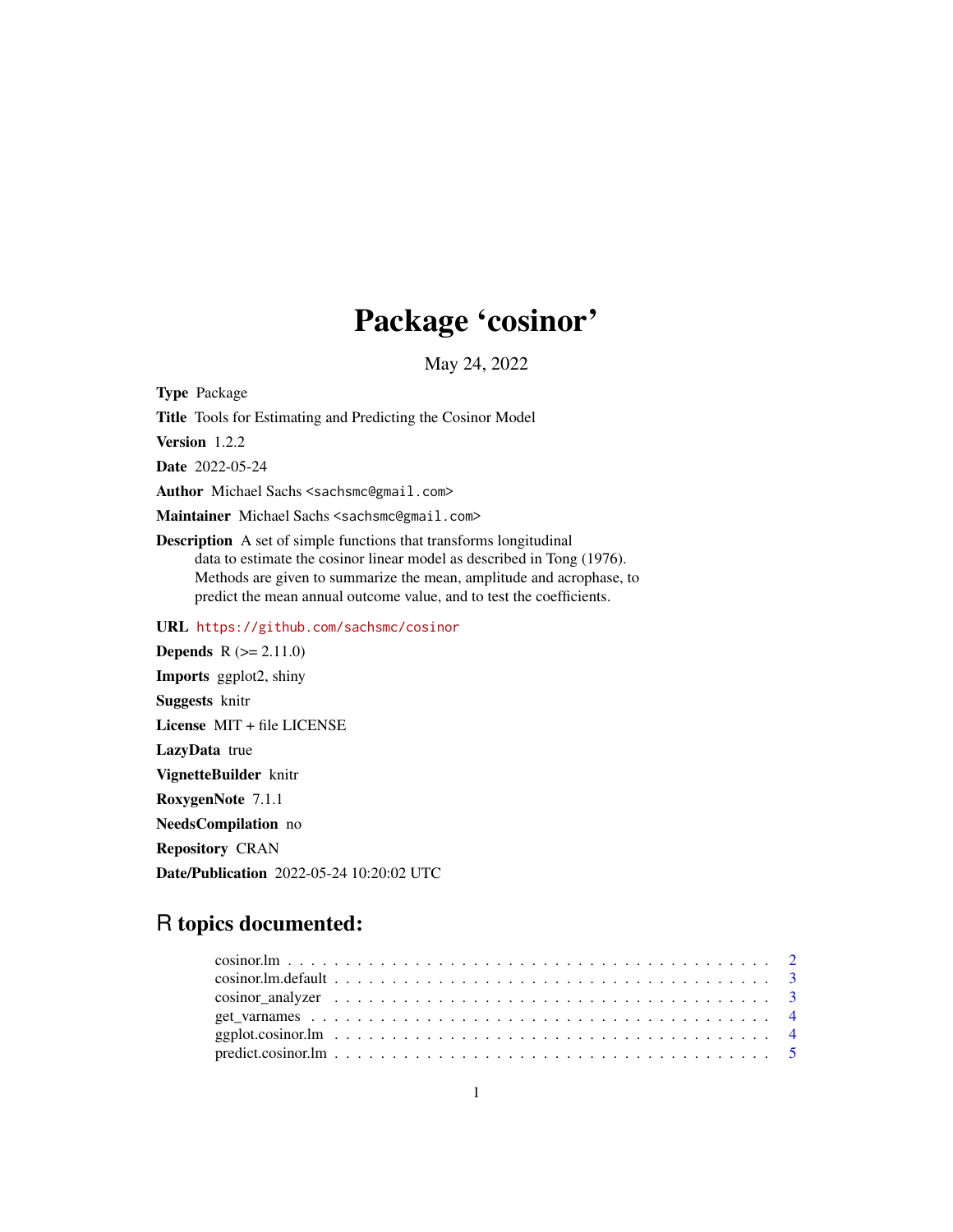#### <span id="page-1-0"></span>2 cosinor. Im

| Index |  |
|-------|--|

cosinor.lm *Fit cosinor model*

#### Description

Given an outcome and time variable, fit the cosinor model with optional covariate effects.

#### Usage

cosinor.lm(formula, period = 12, data, na.action = na.omit)

#### Arguments

| formula   | Formula specifying the model. Indicate the time variable with time () and co-<br>variate effects on the amplitude and acrophase with amp. acro(). See details for |  |
|-----------|-------------------------------------------------------------------------------------------------------------------------------------------------------------------|--|
|           | more information.                                                                                                                                                 |  |
| period    | Length of time for a complete period of the sine curve.                                                                                                           |  |
| data      | Data frame where variable can be found                                                                                                                            |  |
| na.action | What to do with missing data                                                                                                                                      |  |

#### Details

This defines special functions that are used in the formula to indicate the time variable and which covariates effect the amplitude. To indicate the time variable wrap the name of it in the function time(). To indicate a variable which affects the acrophase/amplitude, wrap the name in amp.acro(). This will then do all the transformations for you. See examples for usage.

#### References

Tong, YL. Parameter Estimation in Studying Circadian Rhythms, Biometrics (1976). 32(1):85–94.

#### Examples

cosinor.lm(Y  $\sim$  time(time) + X + amp.acro(X), data = vitamind)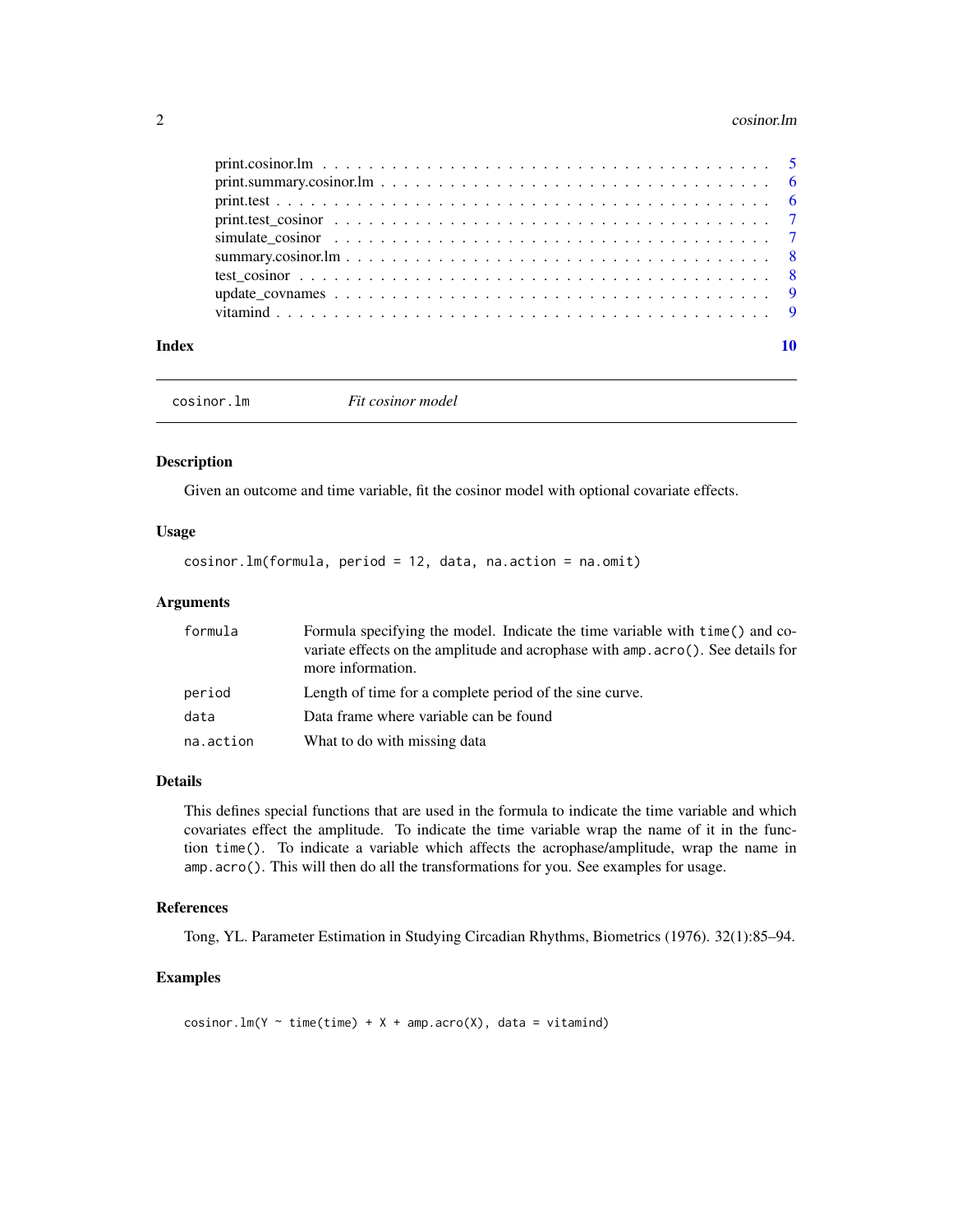#### <span id="page-2-0"></span>Description

Given an outcome and time variable, fit the cosinor model with optional covariate effects.

#### Usage

```
cosinor.lm.default(formula, ...)
```
#### Arguments

| formula  | Forumla specifying the model. Indicate the time variable with time () and co- |
|----------|-------------------------------------------------------------------------------|
|          | variate effects on the amplitude and acrophase with amp. acro(). See details. |
| $\cdots$ | other arguments                                                               |

#### Details

This defines special functions that are used in the formula to indicate the time variable and which covariates effect the amplitude. To indicate the time variable wrap the name of it in the function time(). To indicate a variable which affects the acrophase/amplitude, wrap the name in amp.acro(). This will then do all the transformations for you. See examples for usage.

#### Examples

cosinor.lm(Y  $\sim$  time(time) + X + amp.acro(X), data = vitamind)

cosinor\_analyzer *Shiny application to demonstrate cosinor fit*

#### Description

Given a dataset, specify the outcome, time variable, and optional covariates. The app will then perform a cosinor analysis and plot the results.

#### Usage

```
cosinor_analyzer(data = NULL)
```
#### Arguments

data Data frame to analyze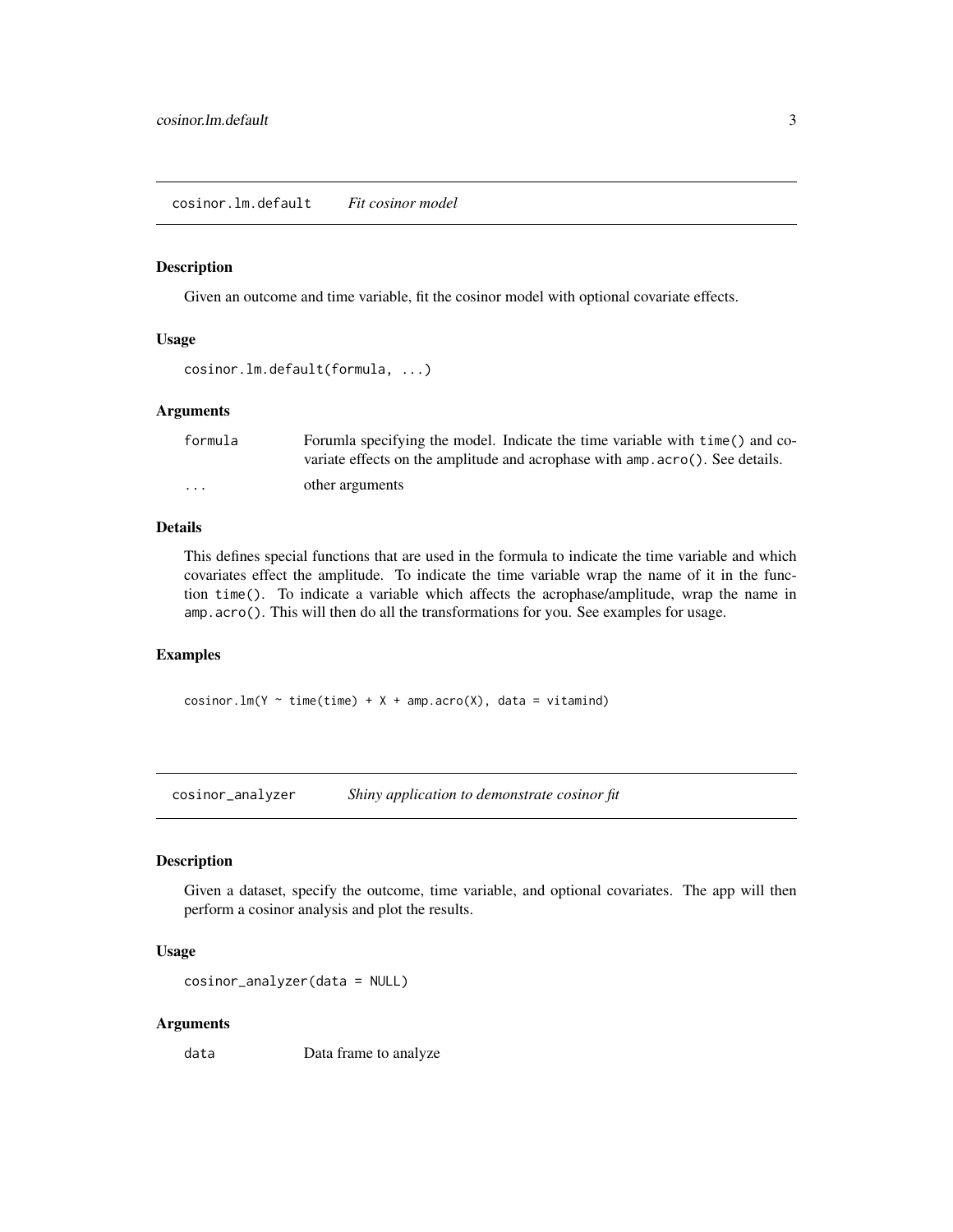#### Examples

```
## Not run:
library(shiny)
cosinor_analyzer(vitamind)
```
## End(Not run)

get\_varnames *Extract variable names from terms object, handling specials*

#### Description

Extract variable names from terms object, handling specials

#### Usage

get\_varnames(Terms)

#### Arguments

Terms a terms object

ggplot.cosinor.lm *Plot a cosinor model*

#### Description

Given a cosinor.lm model fit, generate a plot of the data with the fitted values. Optionally allows for plotting by covariate levels 0 and 1.

#### Usage

## S3 method for class 'cosinor.lm' ggplot(object, x\_str = NULL)

#### Arguments

| object | An object of class cosinor. Im                                                               |
|--------|----------------------------------------------------------------------------------------------|
| x str  | Character vector naming the covariate(s) to be plotted. May be NULL to plot<br>overall curve |

#### Examples

```
fit \le cosinor. lm(Y \sim time(time) + X + amp.acro(X), data = vitamind)
ggplot.cosinor.lm(fit, "X")
```
<span id="page-3-0"></span>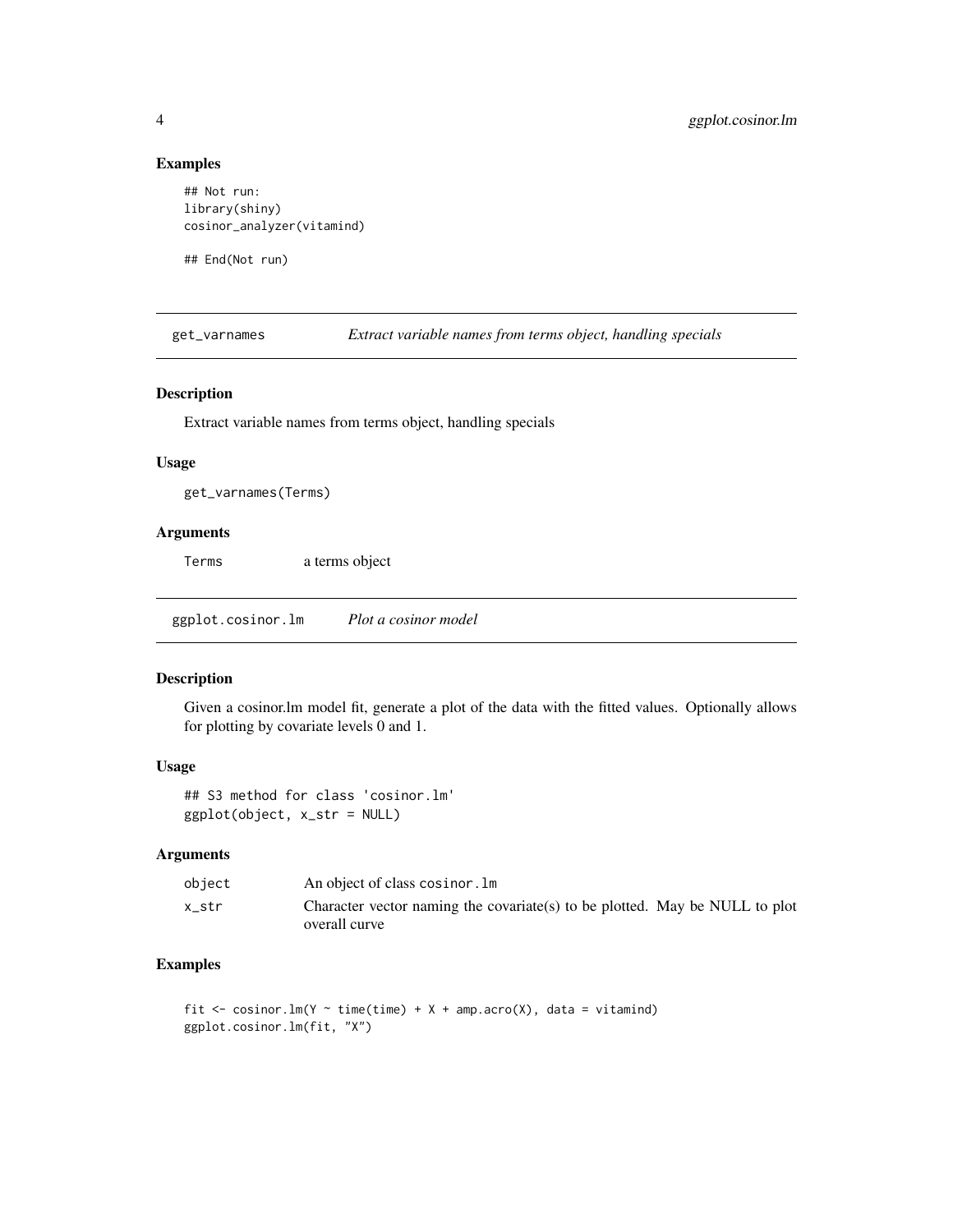#### <span id="page-4-0"></span>Description

Given a time variable and optional covariates, generate predicted values from a cosinor fit. Default prediction is the mean value, optionally can predict at a given month

#### Usage

```
## S3 method for class 'cosinor.lm'
predict(object, newdata, ...)
```
#### Arguments

| object  | An object of class cosinor. Im |
|---------|--------------------------------|
| newdata | Optional new data              |
| .       | other arguments                |

#### Examples

fit  $\le$  cosinor.lm(Y  $\sim$  time(time) + X + amp.acro(X), data = vitamind) predict(fit)

print.cosinor.lm *Print cosinor model*

#### Description

Given an outcome and time variable, fit the cosinor model with optional covariate effects.

#### Usage

```
## S3 method for class 'cosinor.lm'
print(x, \ldots)
```
#### Arguments

| х | cosinor.lm object |
|---|-------------------|
|   |                   |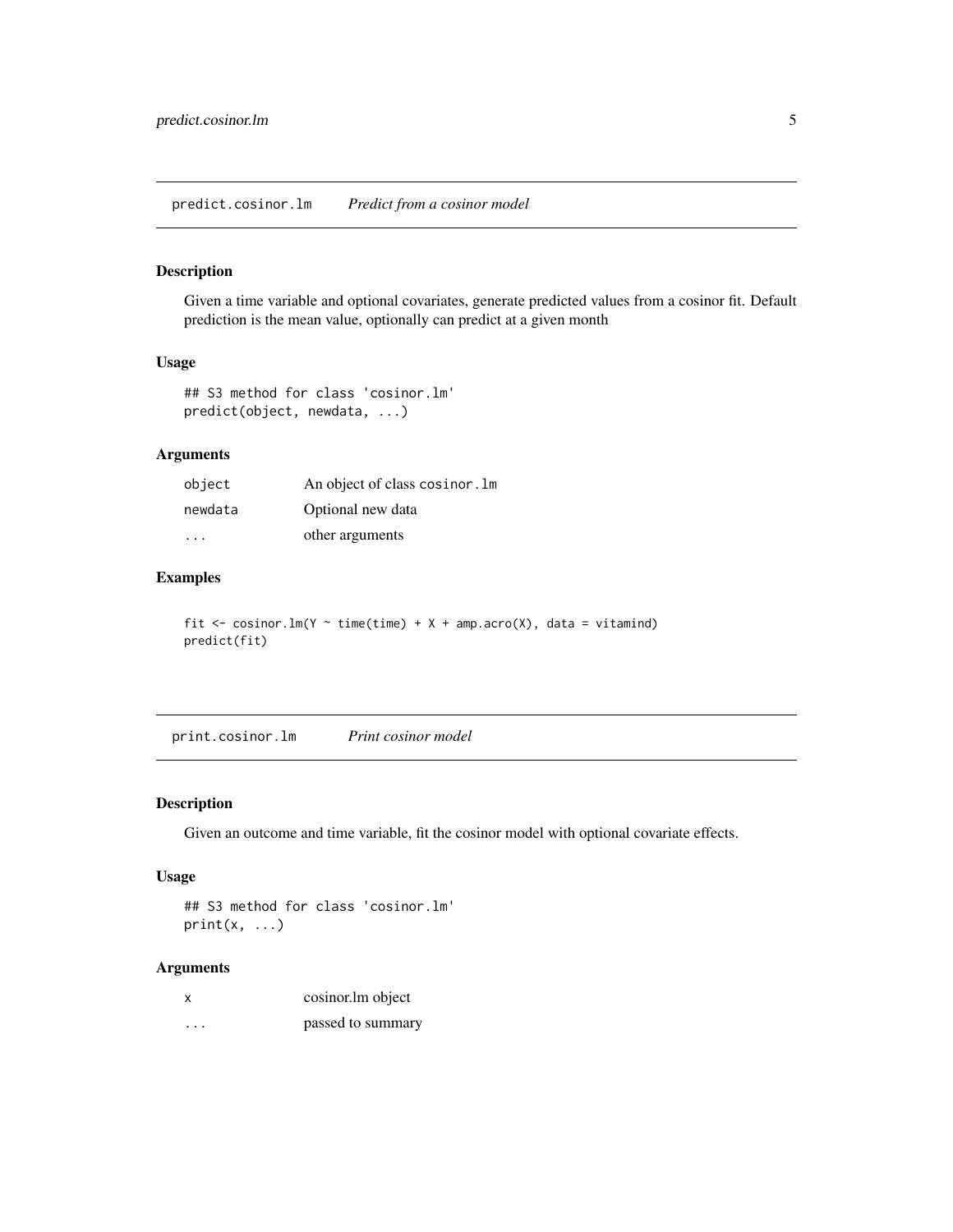<span id="page-5-0"></span>print.summary.cosinor.lm

*Print the summary of a cosinor model*

#### Description

Print the summary of a cosinor model

#### Usage

## S3 method for class 'summary.cosinor.lm'  $print(x, \ldots)$ 

#### Arguments

| $\boldsymbol{\mathsf{x}}$ | An object of class summary.cosinor.lm |
|---------------------------|---------------------------------------|
| $\cdots$                  | Currently unused                      |

#### Examples

fit  $\le$  cosinor.  $lm(Y \sim time(time) + X + amp.acro(X))$ , data = vitamind) summary(fit)

print.test *Print test of model*

### Description

Print test of model

### Usage

## S3 method for class 'test' print(x)

#### Arguments

x test object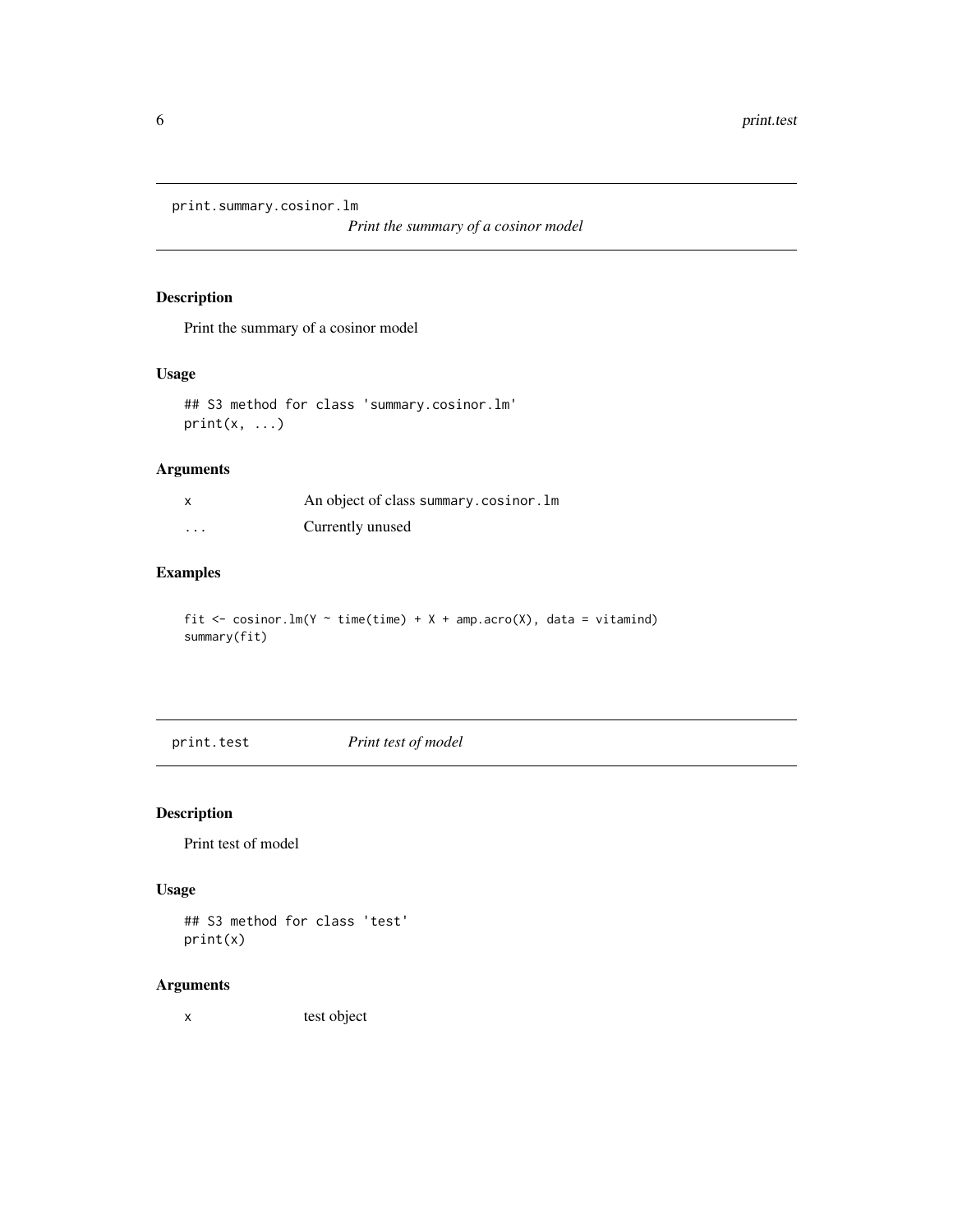<span id="page-6-0"></span>print.test\_cosinor *Print results of test of cosinor model*

#### Description

Print results of test of cosinor model

#### Usage

## S3 method for class 'test\_cosinor' print(x, ...)

#### Arguments

|          | test cosinor object       |
|----------|---------------------------|
| $\cdots$ | Arguments passed to print |

simulate\_cosinor *Simulate data from a cosinor model*

#### Description

This function simulates data from a cosinor model with a single covariate, where the time scale is month, and optionally allows for single covariate effects on the mean, amplitude, and acrophase.

#### Usage

```
simulate_cosinor(n, beta.mean = 2, beta.amp = 0, beta.acro = 0)
```
#### Arguments

| n         | Sample size                    |
|-----------|--------------------------------|
| beta.mean | Effect on the mean (intercept) |
| beta.amp  | Effect on the amplitude        |
| beta.acro | Effect on the acrophase        |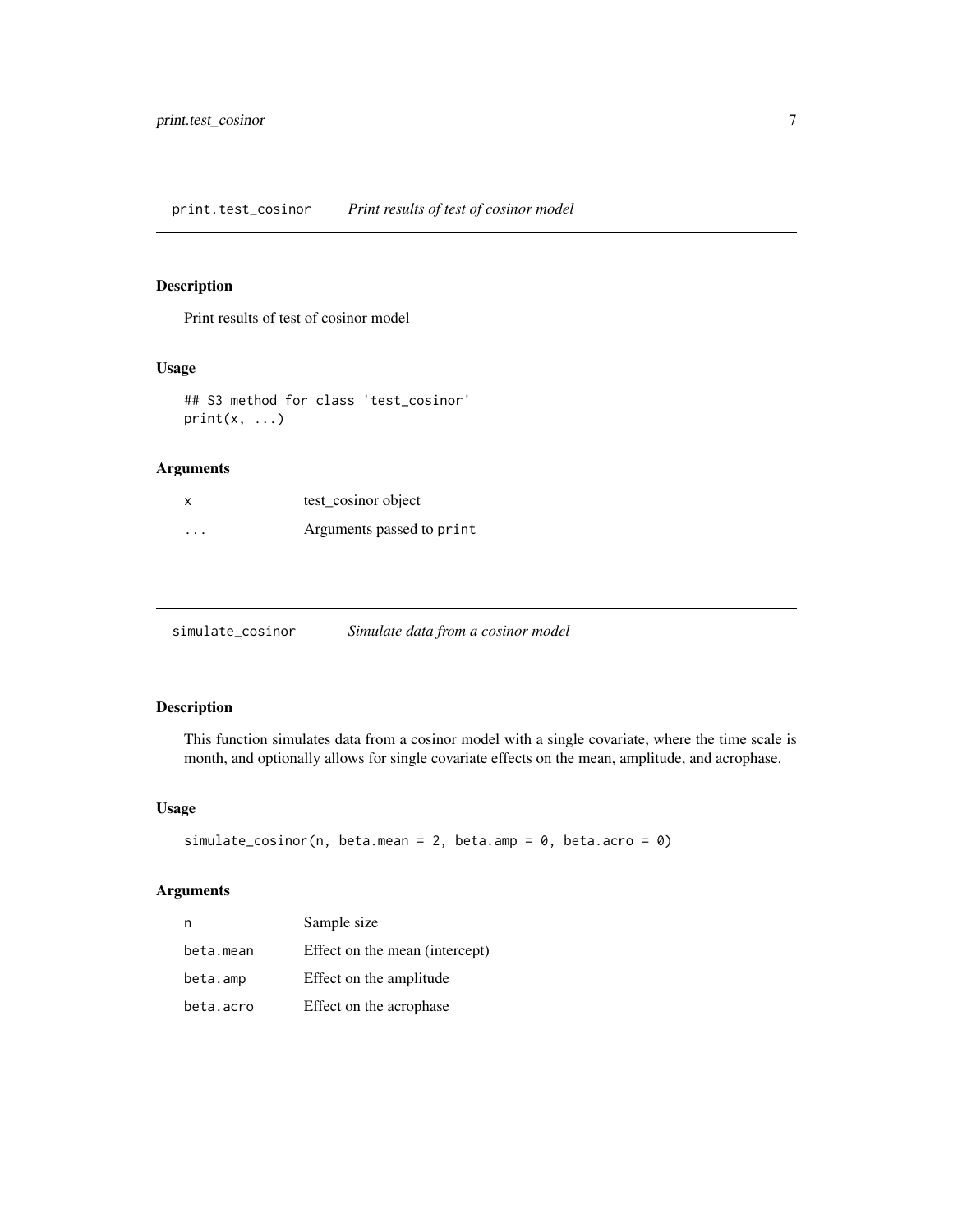<span id="page-7-0"></span>summary.cosinor.lm *Summarize a cosinor model*

#### Description

Given a time variable and optional covariates, generate inference a cosinor fit. Gives estimates, confidence intervals, and tests for the raw parameters, and for the mean, amplitude, and acrophase parameters. If the model includes covariates, the function returns the estimates of the mean, amplitude, and acrophase for the group with covariates equal to 1 and equal to 0. This may not be the desired result for continuous covariates.

#### Usage

```
## S3 method for class 'cosinor.lm'
summary(object, ...)
```
#### Arguments

| object   | An object of class cosinor. Im |
|----------|--------------------------------|
| $\cdots$ | Currently unused               |

#### Examples

fit  $\le$  cosinor.lm(Y  $\sim$  time(time) + X + amp.acro(X), data = vitamind) summary(fit)

test\_cosinor *Test for differences in a cosinor model*

#### Description

Given a time variable and optional covariates, generate inference a cosinor fit. For the covariate named (or vector of covariates), this function performs a Wald test comparing the group with covariates equal to 1 to the group with covariates equal to 0. This may not be the desired result for continuous covariates.

#### Usage

```
test_cosinor(object, x_str, param = "amp")
```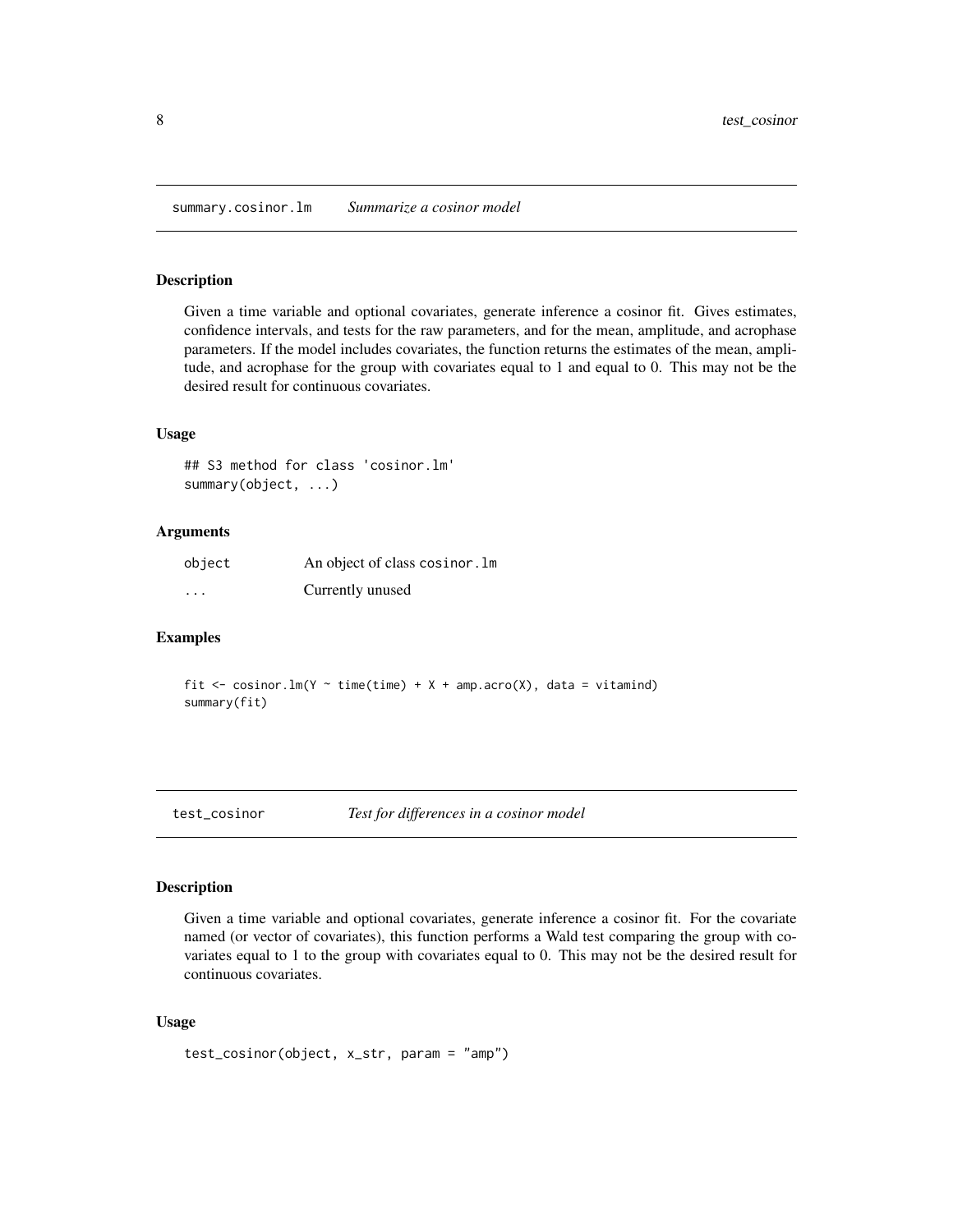#### <span id="page-8-0"></span>Arguments

| object | An object of class cosinor. Im                                                                      |
|--------|-----------------------------------------------------------------------------------------------------|
| x str  | Character naming the covariate whose amplitude/acrophase will be tested                             |
| param  | Character string naming the parameter to test, either "amp" for amplitude or<br>"acr" for acrophase |

#### Examples

```
fit \le cosinor. lm(Y \sim time(time) + X + amp.acro(X)), data = vitamind)
test_cosinor(fit, "X", "amp")
```
update\_covnames *Replace covariate names with descriptive text*

#### Description

Replace covariate names with descriptive text

#### Usage

update\_covnames(names)

#### Arguments

names Coefficient names to update

vitamind *Vitamin D*

#### Description

Simulated data set to illustrate the cosinor model. Y is an outcome variable that varies of time time according to a cosine curve. The binary covariate X is associated with the mean and amplitude of the cosine curve.

#### Usage

vitamind

#### Format

A data frame with 3 variables: X, Y, time.